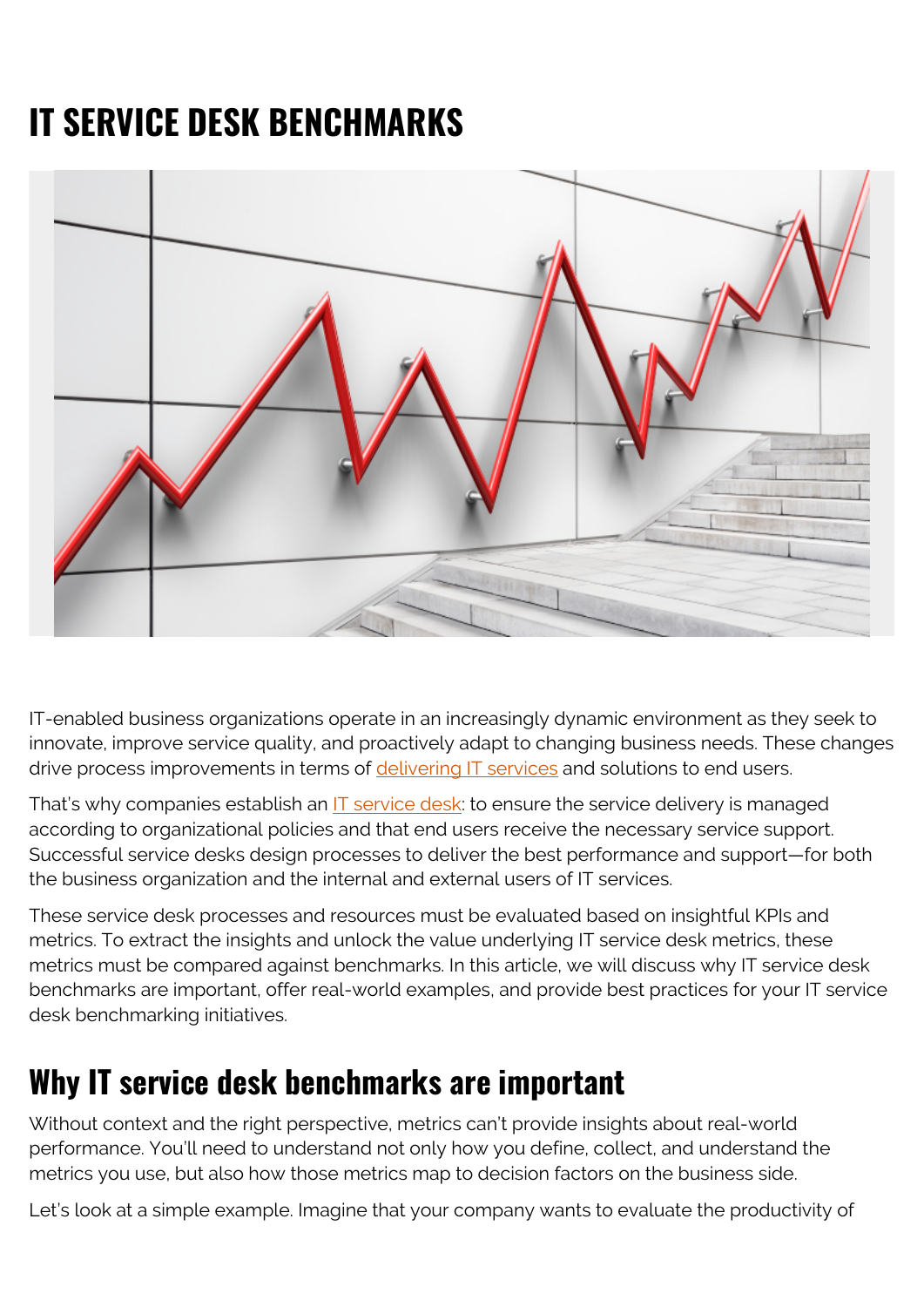your service desk agents, so you use metrics like [tickets per user](https://blogs.bmc.com/blogs/tickets-per-user-service-desk-metric/), average speed to answer, and [first](https://blogs.bmc.com/blogs/first-contact-resolution-for-improved-customer-satisfaction/) [contact resolution \(FCR\)](https://blogs.bmc.com/blogs/first-contact-resolution-for-improved-customer-satisfaction/)

A sudden change in these numbers—decreased FCR and speed to answer, increased tickets per user—alerts you to low productivity on the service desk. You might then conclude that the IT service desk performance has deteriorated and that the department needs an overhaul to mitigate the business impact of this change. As a result, you may replace and hire new staff, change the service desk process, or invest in new technologies to improve service desk performance.

This assessment of IT service desk metrics might be accurate. Or, alternative explanations could apply:

- **The evolution of service issues.** Not all issues offer same metrics performance. A sudden increase in time and resource-intensive service request may suggest that a larger userbase is experiencing complicated technical issues with prolonged resolution process. This is a common occurrence following a major downtime, cyber-attack, a new feature release, or change in the service desk process.
- **Changing environment.** Both the internal and external circumstances facing the organization can affect service desk metrics performance. Increased users or a sudden wave of issues facing third-party vendors operating the underlying infrastructure, such as ISPs, can also affect the service desk's workload.
- **Accuracy of metrics.** A change in metrics data collection and KPI strategies affected the service desk productivity. This means that the metrics were perhaps not designed and collected accurately before, giving a false impression of service desk productivity.

### **Where to find IT benchmarks**

This example illustrates how every metric can present [multiple observations](https://itsm.tools/the-pros-and-cons-of-it-service-desk-benchmarks/). Even simple KPIs can hold several, or false, meanings if you don't establish appropriate context.

In order for service desk metrics to be useful tools for ITSM decisions, the metrics should be evaluated against an appropriate reference point: benchmarks. Benchmarks are simply [a standard](https://www.investopedia.com/terms/b/benchmark.asp) [against which](https://www.investopedia.com/terms/b/benchmark.asp) you can compare your metrics.

You can obtain service desk benchmarks from various streams:

- Past experiences
- Independent data collection companies or ITSM solutions providers that collect user data
- Research companies providing relevant surveys such as the **SDI Service Desk Benchmarking** [Report](http://www2.servicedeskinstitute.com/benchmarkingreport) and the [HDI Practices & Salary Report](https://web.archive.org/web/20200317101141/https://www.thinkhdi.com/landing/practices-and-salary-reports.aspx)

### **Examples of IT service desk benchmarks**

Let's review how an average IT service desk performs based on the SDI Benchmarking Report 2019. The report combines annual surveys distributed to 12,000 IT professionals between 2001 and 2019.

You can compare the performance of your IT service desk to the following benchmarking data describing staffing levels and performance.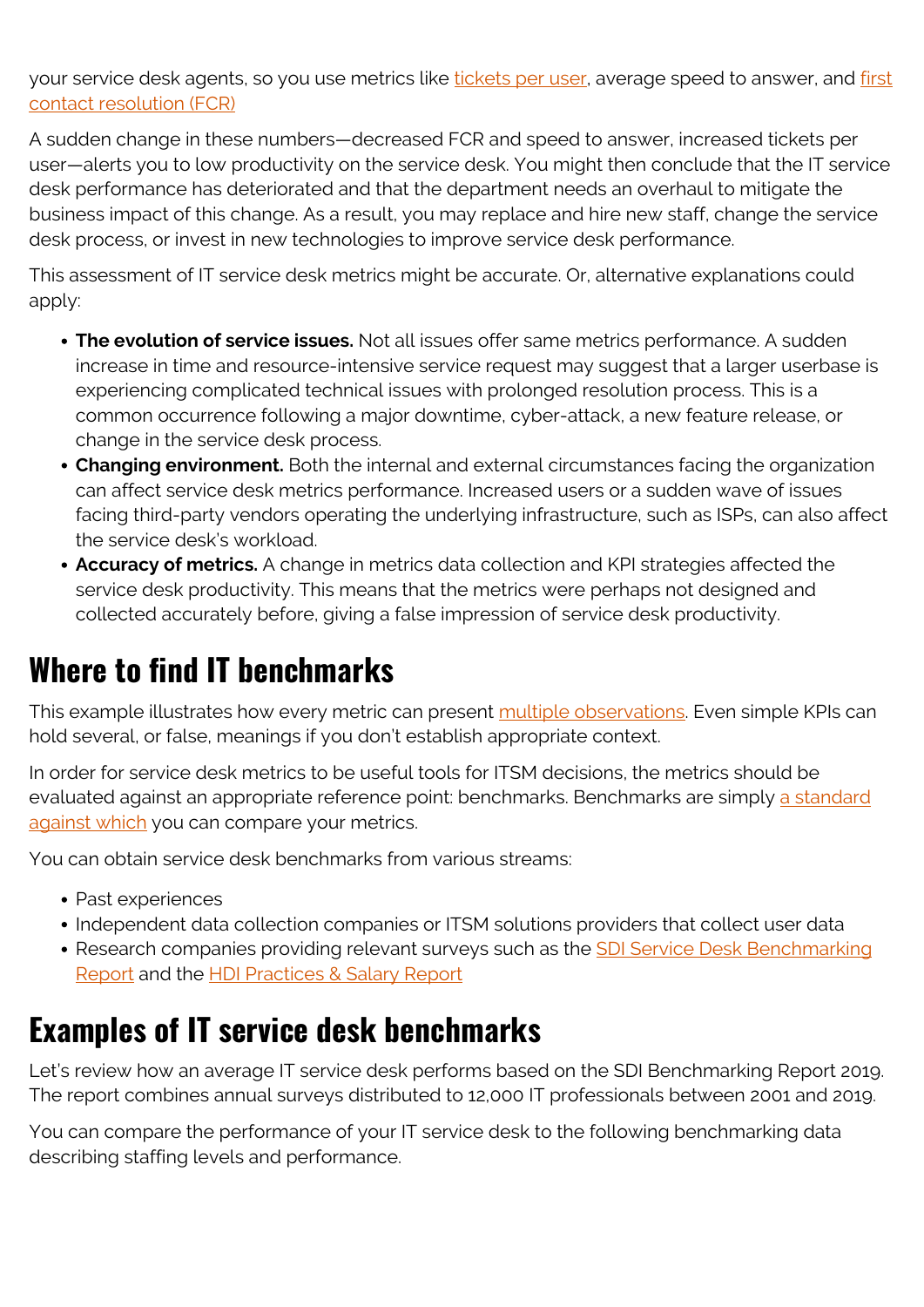#### **Change in expected staffing levels in coming years**

Despite the proliferation of automation technologies and AI-based support solutions, the service desk will continue to rely on the workforce.

|                 | 2013 | 2015 | 2017 | 2019 |
|-----------------|------|------|------|------|
| Increase        | 32%  | 45%  | 36%  | 44%  |
| <b>Decrease</b> | 8%   | 9%   | 13%  | 13%  |
| Stay the same   | 50%  | 35%  | 46%  | 39%  |
| Don't know      | 11%  | 11%  | 4%   | 3%   |

#### **Average first contact resolution rate**

| Average first contact resolution rate |     |
|---------------------------------------|-----|
| < 20%                                 | 4%  |
| $20 - 40%$                            | 8%  |
| 41-60%                                | 35% |
| $61 - 80%$                            | 33% |
| >80%                                  | 19% |
| Don't measure                         | 17% |

#### **Average number of incidents logged per month**

| Average number of incidents logged on a monthly basis? |     |  |
|--------------------------------------------------------|-----|--|
| < 500                                                  | 19% |  |
| 500-1000                                               | 19% |  |
| 1001-2500                                              | 23% |  |
| 2501-4000                                              | 11% |  |
| 4001-5500                                              | 6%  |  |
| 5501-7000                                              | 6%  |  |
| >7000                                                  | 17% |  |
| Do not measure                                         | 10% |  |

#### **Average number of service requests logged per month**

| Average number of service requests logged on a monthly basis |      |  |
|--------------------------------------------------------------|------|--|
| < 500                                                        | 18%  |  |
| $500 - 1000$                                                 | 18%  |  |
| 1001<br>$-2500$                                              | 27%  |  |
| 2501 -5000                                                   | 24 % |  |
| >5000                                                        | 12 % |  |
| Do not measure                                               | 16%  |  |

#### **Percentage of tickets deflected by self-service per month**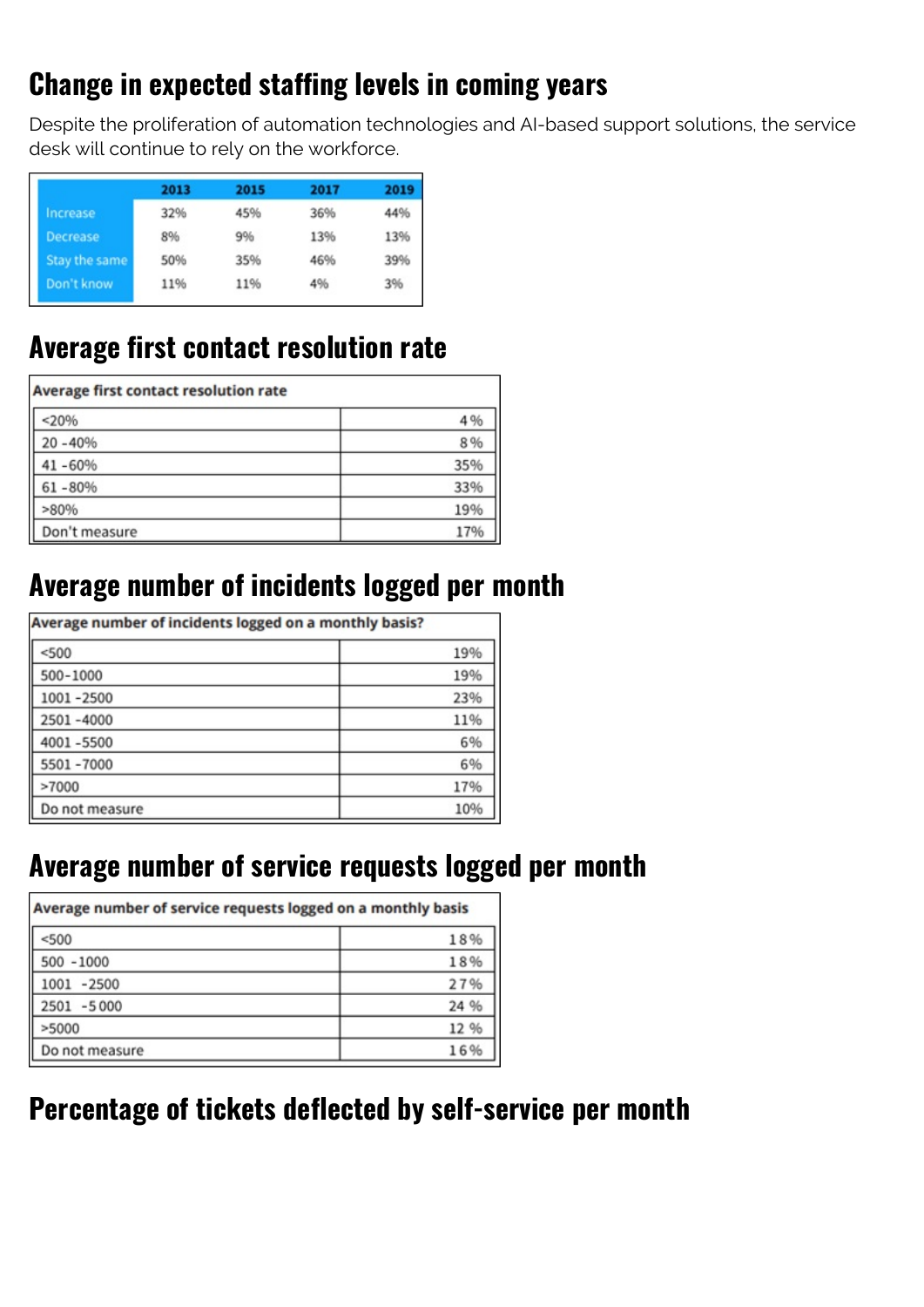| Percentage of tickets deflected by self-service on a monthly basis? |      |  |
|---------------------------------------------------------------------|------|--|
| < 5%                                                                | 26 % |  |
| $5 - 10%$                                                           | 26 % |  |
| 11-20%                                                              | 22 % |  |
| >20%                                                                | 26 % |  |
| Don't measure                                                       | 47%  |  |
| Don't use self - service                                            | 12%  |  |

#### **How companies measure customer satisfaction**

|                                                  | 2013 | 2015 | 2017 | 2019 |
|--------------------------------------------------|------|------|------|------|
| Customer Satisfaction measures                   | 49%  | 34%  | 48%  | 41%  |
| Number of calls/ issues fixed vs number received | 34%  | 37%  | 39%  | 39%  |
| Improvements to service quality                  | 12%  | 18%  | 5%   | 10%  |
| Productivity improvements                        | 4%   | 7%   | 7%   | 5%   |
| Reduced cost per head of IT support              | 1%   | 4%   | 2%   | 5%   |

### **Best practices for evaluating IT service desk benchmarks**

Remember that these types of benchmark reports do not necessarily represent the industry standard, as they may account for a diverse range of service desk departments. The variations also arise from changing market conditions and evolution in the technology industry. In this regard, external IT service desk benchmarks may present a misleading view of your [metrics and KPIs,](https://blogs.bmc.com/blogs/itsm-kpis-metrics-success/) which may have been collected and designed differently.

A better approach to evaluate your IT service desk performance is three-fold:

- 1. Understand which metrics and KPIs can be most insightful.
- 2. Ensure they are designed and measured accurately.
- 3. Compare your results against a true and most applicable benchmark.

This benchmark is most relevant and accurate when it takes a holistic account of your organizational circumstances and past performance. Evaluate the metrics based on your past performance, with respect to the service desk process and resources that change over the years. The following steps can be taken to design your benchmarking report:

- 1. **Determine the scope.** Identify which metrics and service desk functions will be covered under the benchmarking initiative.
- 2. **Identify channels to benchmark and compare.** The benchmarking project can be designed to evaluate cost, productivity, workload, service level, and other decision criteria of your service desk.
- 3. **Collect data.** Gather useful information from internal resources, past performance, and benchmarking reports available in the industry.
- 4. **Categorize and classify benchmarking data.** Ensure that benchmarking comparisons accurately account for variations such as geography, demographics, and other parameters.
- 5. **Monitor and improve.** Benchmarking may be an ongoing procedure, with the aim to improve how the reference information is collected and compared against appropriate datasets.